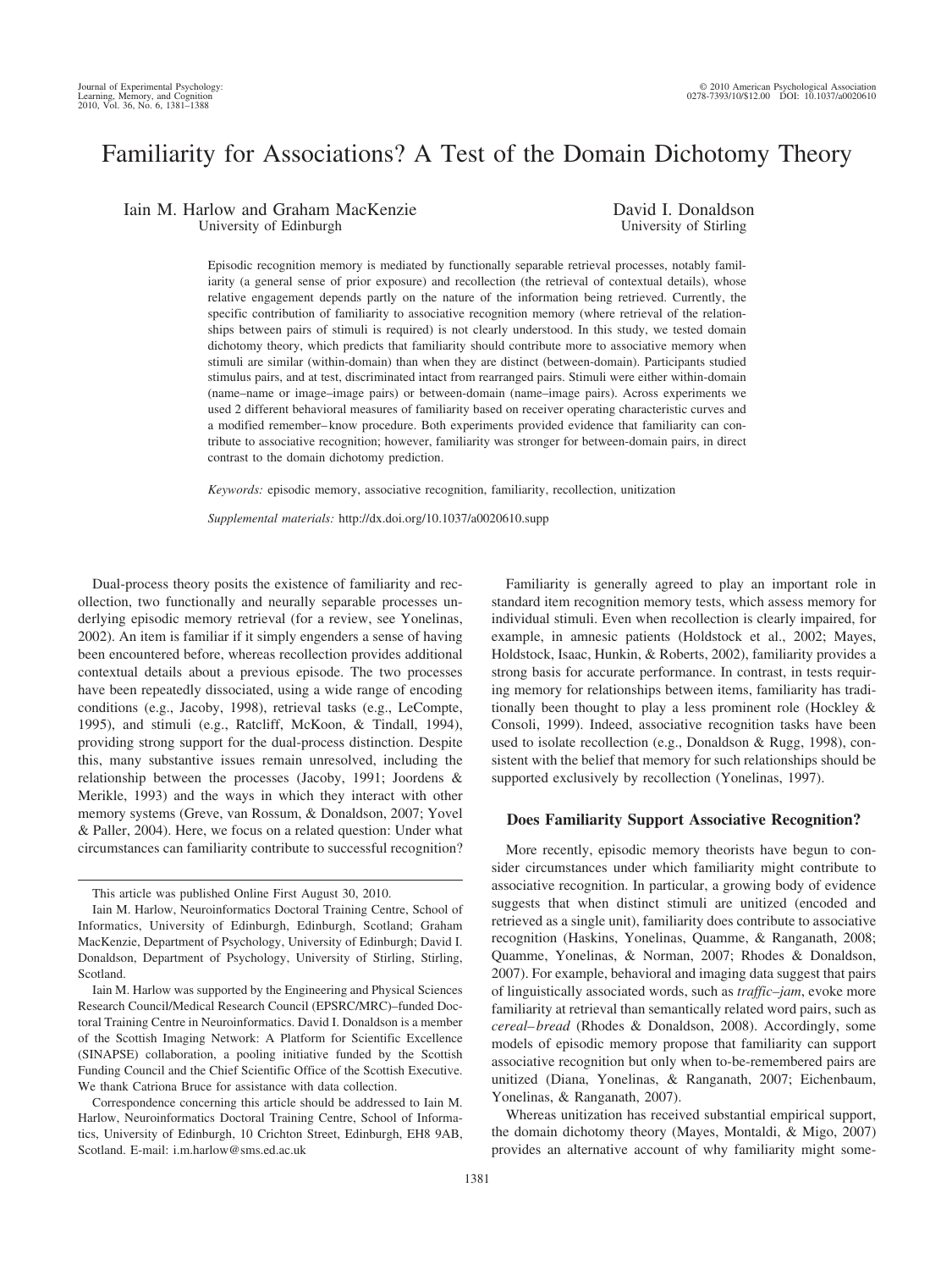times contribute to associative recognition. According to this view, familiarity can support successful associative recognition even when stimuli are not unitized; instead, the contribution of familiarity is driven primarily by overlapping component representations in the medial temporal lobes. It is important to note that whereas item familiarity can support associative recognition indirectly (e.g., by providing a cue for recollection), both the unitization and domain dichotomy accounts propose and refer to a separate global familiarity for the associated pair. Here, we provide a brief overview of domain dichotomy and its empirical predictions before presenting two experiments that directly test the domain dichotomy view.

## **The Domain Dichotomy Theory**

Domain dichotomy is based on a neuroanatomical account of medial temporal lobe function. At the heart of the theory is the separation of within-domain and between-domain associations. Within-domain associations (e.g., between two images or two words) occur between pairs of items that share some characteristics (e.g., modality, semantic category, component features) and are therefore likely to be represented by activity in overlapping populations of neurons in the perirhinal cortex. Between-domain associations (e.g., between an image and a word) conversely share fewer characteristics, and therefore their representations are expected to be more distal and weakly connected.

This neuroanatomical account is itself derived in part from neural network models, which provide specific predictions about the role of familiarity. Computational models of familiarity typically invoke Hebbian-type learning rules, causing similar inputs to be stored as similar patterns of activation and strengthening the overlap of these representations through repeated activation (Norman & O'Reilly, 2003; but see Greve, Donaldson & van Rossum, 2010). This view implies that similar items should interact strongly, leading to better support from familiarity (Mayes et al., 2007). Consistent with this, some studies have shown patients with hippocampal lesions to be more strongly impaired at recognizing between-domain than within-domain pairs (Mayes et al., 2004; Vargha-Khadem et al., 1997). In the current study, we included a sample of healthy participants to test a prediction that domain dichotomy derives from lesion data, namely, that within-domain pairs should be better supported by familiarity than betweendomain pairs.

#### **Testing Domain Dichotomy**

We assessed the predictions of domain dichotomy by examining associative recognition memory using two different measures of familiarity, safeguarding against the particular assumptions associated with each. First, we used confidence judgments made at test to form receiver operating characteristic (ROC) curves; this allows estimates of familiarity and recollection to be derived with mathematical memory models (see Yonelinas, 2002). Second, we used phenomenological data, asking participants directly about their memory experience. In the original remember– know procedure (Tulving, 1985), participants were required to identify whether they recollected some aspect of the original experience (remember), or whether they simply found the test stimulus familiar (know). Given recent criticism of this method, in particular by proponents of domain dichotomy (Mayes et al., 2007; Montaldi, Spencer, Roberts & Mayes, 2006), in this study, we used their modified procedure, making the terms *familiarity* and *recollection* explicit, training participants to distinguish recollection from highconfidence familiarity, and examining familiarity and recollection in separate tasks.

To examine memory, we used a standard associative recognition task, presenting pairs of stimuli at study and requiring participants to distinguish intact from rearranged pairs at test. If familiarity does contribute to successful associative recognition, both ROC analysis and the modified remember– know procedure should find evidence of it. Importantly, if the domain dichotomy view is correct, both methods should find greater estimates of familiarity for within-domain than for between-domain pairs. As we explain below, both experiments found evidence of familiarity, but in stark contrast to the predictions of domain dichotomy theory, familiarity contributed more when pairs were between-domain.

#### **Experiment 1**

We used names and abstract images as stimuli; because they differ both conceptually and perceptually, they should occupy different domains. In particular, each class of stimulus was chosen so that individual exemplars shared many features (e.g., size and shape), while still being individually distinguishable. Given these constraints, on average, a name–image pair should be more between-domain than either a name–name pair or an image–image pair. We also considered that one class of stimuli might be inherently more recognizable than another. To isolate relationshipdriven memory differences, name–name and image–image pairs were collapsed to form a general within-domain condition; hence, the relationship between items differed across conditions (withindomain, between-domain), but the items did not.

It has also been suggested that two representations must be directly encoded for overlap to occur (Mayes et al., 2007). We encouraged direct encoding in two ways. First, the items comprising each pair were presented simultaneously at study. Second, participants were instructed to judge how well the two items went together, without linking them by additional self-generated cues.

## **Method**

In Experiment 1, we examined memory with nine-point ROC curves, constructed separately for each participant. We estimated the contribution of familiarity and recollection with the dualprocess signal detection (DPSD) model (Yonelinas, 1997), characterizing recollection as a probabilistic process and familiarity as a continuous signal.

**Participants.** Thirty right-handed participants completed the experiment; one data set was excluded as a result of noncompliance. The remaining 29 participants (11 female; mean age  $= 22.8$ ) years, range  $= 18 - 31$  years) all had normal or corrected-to-normal vision and no known neurological problems. Participants gave informed consent (approved by the University of Stirling Department of Psychology Ethics Committee) and either received course credits or were compensated for their time at a rate of £5 (approximately \$7.50) per hour.

**Stimuli.** Each stimulus consisted of a pair of items presented above and below central fixation, as illustrated in Figure 1. We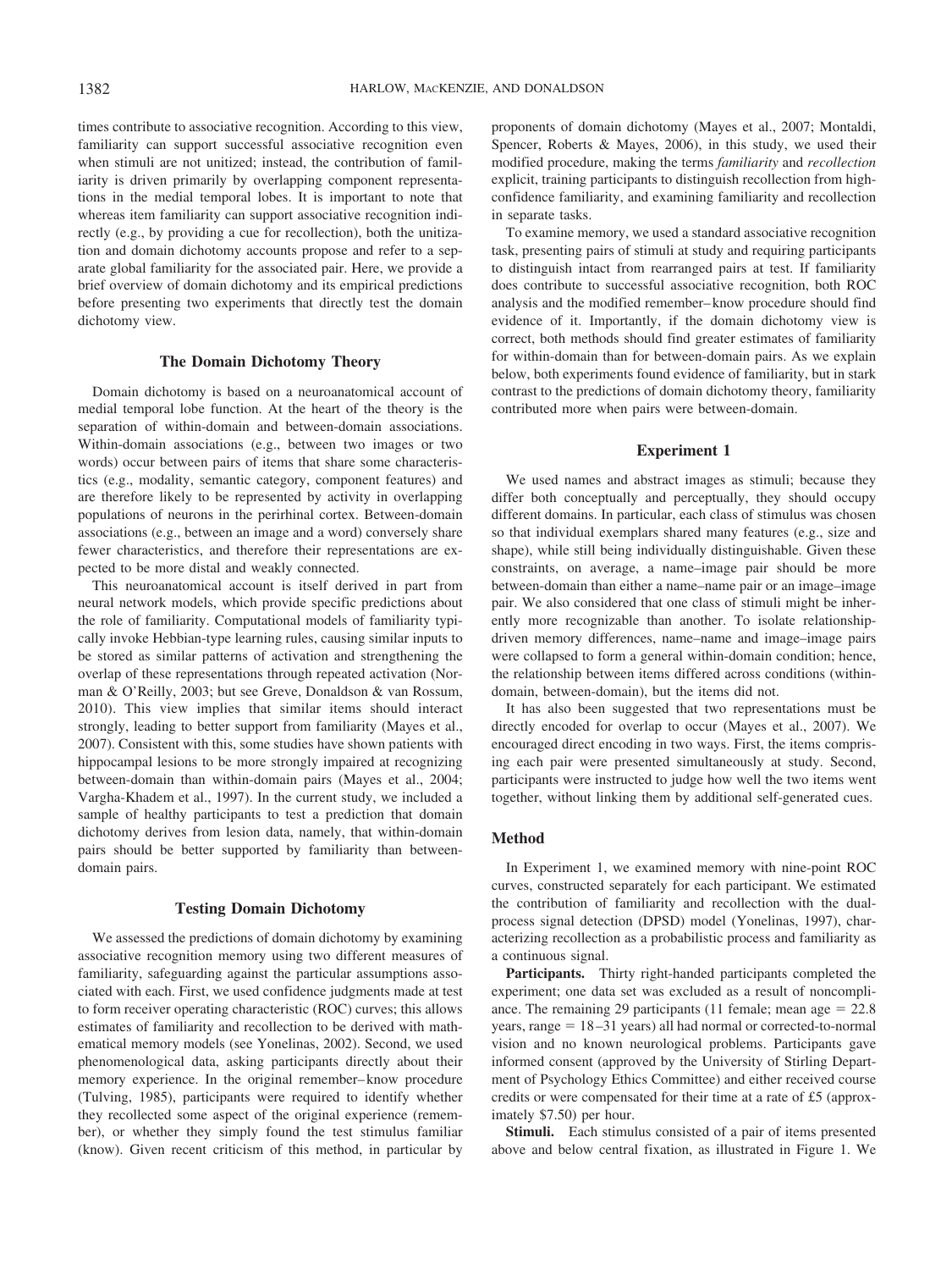#### FAMILIARITY FOR ASSOCIATIONS 1383



*Figure 1.* Procedure for Experiment 1. At study, participants were presented with a pair of items and given a direct encoding task. At test, participants were presented with two items from the study phase and asked to judge whether they were originally presented together (intact) or in different pairs (rearranged), then indicate how confident they were of their answer on a 5-point scale. Participants performed the task separately for pairs of names, pairs of images, and mixed pairs.

included three stimulus conditions. Within-domain conditions comprised pairs of either Christian names (within-domain names) or abstract images (within-domain images); a between-domain condition consisted of equal proportions of image–name and name–image pairs. Names were screened for length (four to seven letters) and frequency in the adult population (derived from names in the top 1,000 U.S. male or female names between 1950 and 1990; see www.ssa.gov). Common shortenings of the same name were used if they were easily distinguishable from each other (e.g., Tony/Anthony). A separate group of participants  $(N = 9)$  rated 575 images for abstractness (nameable; slightly nameable; abstract), and the most abstract were selected for use in this study. The selected images were rated "abstract" 93% of the time. In total, 324 names and 324 images were used.

**Procedure.** The experiment was implemented with E-Prime (www.pstnet.com), and responses were collected with a fivebutton Psychology Software Tools serial response box. Instructions and lexical stimuli were presented in boldface white 18-point Courier New typeface against a black background. At a viewing distance of approximately 1 m, the items in each stimulus pair together subtended a maximum visual angle of 3.7° vertically and 3.4° horizontally.

The experiment was divided into 12 blocks, four for each stimulus condition, ordered randomly. Each block was further divided into a 27-trial study phase and an 18-trial test phase. At test, nine pairs of items were intact (appeared together in the preceding study phase) and nine were rearranged (appeared in separate study trials). For example, given three pairs A–B, C–D and E–F at study, an intact test pair would be A–B, and a rearranged test pair would be C–F (discarding items D and E). Thus, every item shown at test had been encountered exactly once at study, and successful performance required participants to remember the relationships between items.

Figure 1 shows the procedure for Experiment 1. Each study trial began with a blank screen for 500 ms, followed by a central fixation cross for 1,000 ms and a second blank screen for 100 ms. The to-be-remembered pair was then presented for 3,000 ms. Following a 500-ms blank screen, participants were required to indicate on a scale ranging from 1 to 5 how well the two items went together; this response initiated the beginning of the next trial.

Test trials were identical to study trials except that each pair was presented for 1,000 ms, and the response screen asked participants to judge whether the items were intact or rearranged. Following the "intact/rearranged" response participants indicated how confident they were that they were correct, again using a scale of 1–5. This confidence response initiated the beginning of the next trial.

At both study and test, the mapping of left and right buttons to "intact/rearranged" and 1–5 responses was fully counterbalanced across blocks of four participants; the stimulus condition (withindomain/within-domain/between-domain) and test condition (intact/rearranged/not shown) of each item was fully counterbalanced across blocks of nine. On average, the procedure took 1.5 hr to complete, including a practice block and debriefing.

# **Results**

Mean ROC curves for each condition are presented in Figure 2; each exhibits clear curvilinearity, consistent with a contribution of familiarity to performance. Below we report on an explicit assessment of whether the contribution of familiarity varies across conditions, as predicted by the domain dichotomy theory.

As a more informative measure of performance than accuracy, discrimination  $d_a$  was calculated directly from participant confidence judgments. Where  $\mu_i$  and  $\mu_r$  denote the mean confidence rating to intact and rearranged pairs respectively, and  $\sigma_i$  and  $\sigma_r$ denote their standard deviations,  $d_a$  is calculated by the following:

$$
d_a = \frac{\mu_i - \mu_r}{\sqrt{(\sigma_i^2 + \sigma_r^2)/2}}
$$

We also fit individual participants' ROC curves to the associative DPSD model, which yielded three parameters: recall to accept (rate of recollection to intact pairs), recall to reject (rate of recollection to rearranged pairs), and familiarity. All estimates were computed separately for each participant and condition.

Overall task performance is summarized in Figure 3A. Paired *t* tests revealed significantly lower discrimination in the withindomain image condition (0.86) than either the between-domain  $(1.91)$ ,  $t(28) = 6.62$ ,  $p = .001$ , or within-domain name (1.86),  $t(28) = 6.19$ ,  $p = .001$ , condition. No difference in discrimination was found between the between-domain and within-domain name conditions ( $p = .766$ ).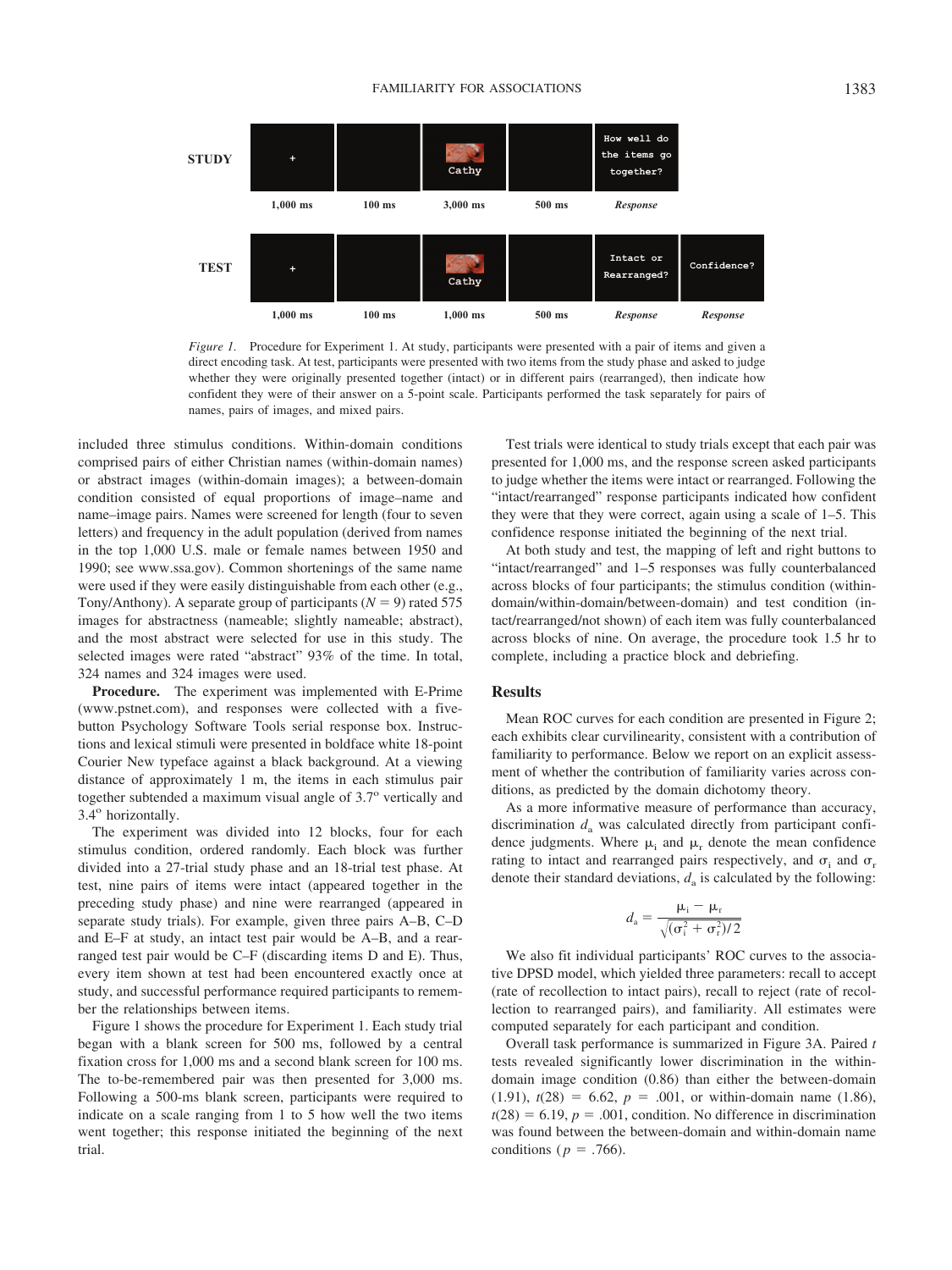

*Figure 2.* Group receiver operating characteristic curves for each condition from Experiment 1. Data points show mean hits and false alarms for each decision criterion; curves are from the best fitting dual-process signal detection model in each case. Note that reported parameter estimates were obtained by fitting the dual-process signal detection model to individual participant data; these group receiver operating characteristic curves provide a visual comparison between conditions. All three show clear curvilinearity.

Mean familiarity estimates for each condition are presented in Figure 3B. Paired *t* tests showed significantly lower familiarity estimates for the within-domain image condition (0.44) than either the between-domain (1.15),  $t(28) = 4.00$ ,  $p = .001$ , or the withindomain name (1.08),  $t(28) = 3.69$ ,  $p = .001$ , condition; withindomain name and between-domain conditions did not reliably differ ( $p = .658$ ). Crucially, and inconsistent with domain dichotomy, neither within-domain condition had higher familiarity than the between-domain condition.

Recollection rates were analyzed with an analysis of variance (ANOVA), with variables of type (recall to accept, recall to reject) and condition (between-domain, within-domain name, withindomain image). A main effect of condition,  $F(2, 56) = 4.50$ ,  $p =$ .015, reflected lower recollection for within-domain image (0.15) than between-domain (0.24),  $t(28) = 2.24$ ,  $p = .033$ , or withindomain name (0.26),  $t(28) = 2.70$ ,  $p = .012$ , conditions, but within-domain name and between-domain conditions did not differ  $(p = .517)$ . A main effect of type,  $F(1, 28) = 12.08$ ,  $p = .002$ , reflected higher rates of recall to accept (0.27) than recall to reject (0.17); this did not interact with condition ( $p = .661$ ). Overall recollection rates are illustrated in Figure 3C, collapsed across type.

We assessed relationship-driven effects in two ways. First, items were matched across conditions by collapsing within-domain pairs together for each participant. Paired *t* tests revealed stronger discrimination for between-domain than within-domain pairs (1.91 vs 1.22),  $t(28) = 4.83$ ,  $p = .001$ ; Cohen's  $d = 1.096$ ; driven by greater familiarity (1.15 vs 0.75);  $t(28) = 2.46$ ,  $p = .021$ ; Cohen's  $d = 0.711$ , but not recollection (0.24 vs 0.21,  $p = .337$ ). Second, we controlled for item effects by regressing discrimination, familiarity, and recollection separately against variables of item (two, one, zero names) and relationship (within-domain, betweendomain); full details are given in the online supplemental material. Item type was significant for all three dependent variables: Names



*Figure 3.* Mean (A) discrimination, (B) familiarity and (C) recollection rate from Experiment 1 for each condition, measured by fitting individual participant data to a dual-process signal detection model of associative recognition. Contrary to the domain dichotomy prediction, the between-domain condition exhibits just as much familiarity as the performance-matched within-domain name condition.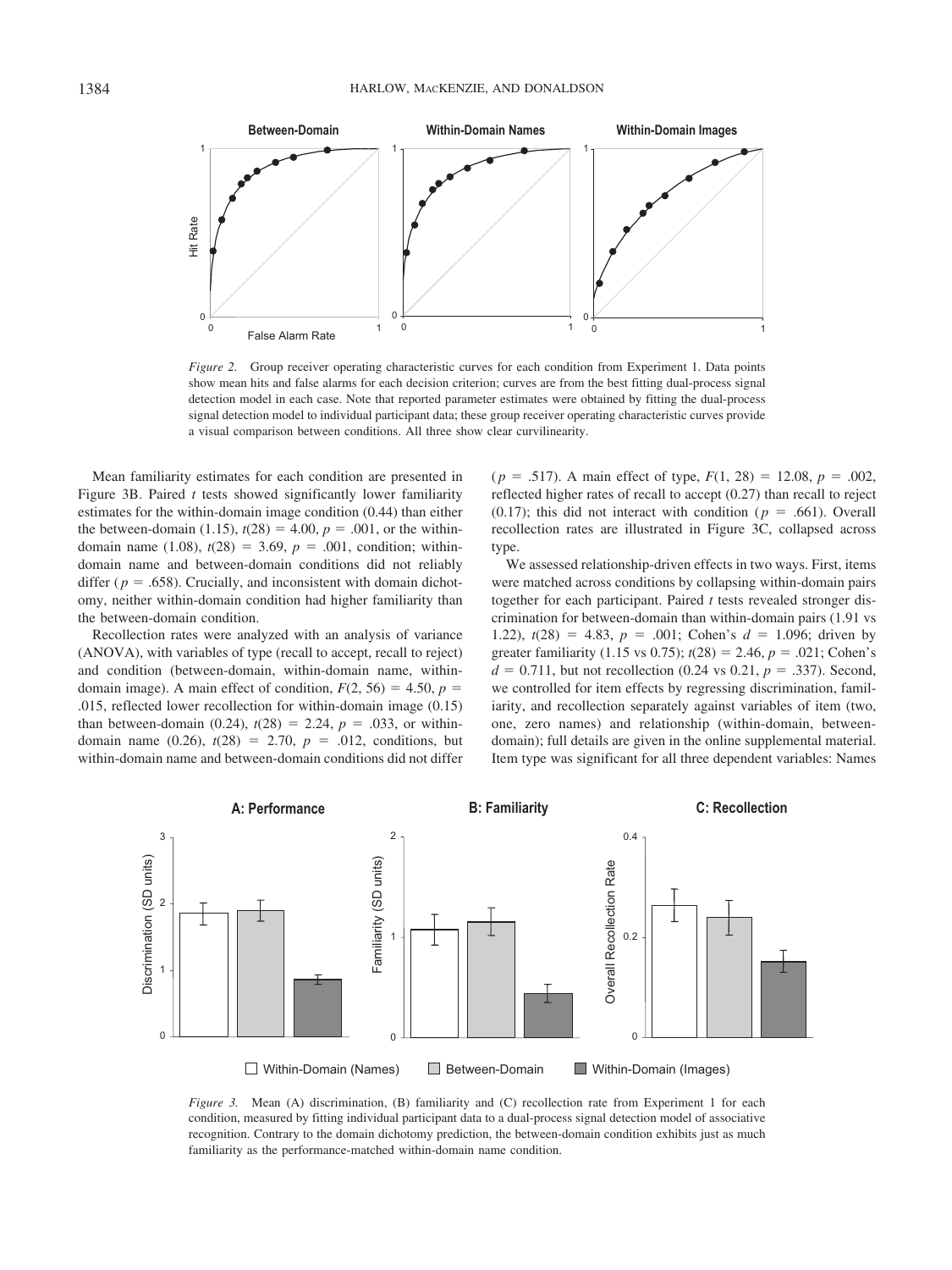led to better discrimination ( $B = 0.991$ ,  $p = .001$ ), familiarity ( $B =$ 0.636,  $p = .001$ ), and recollection ( $B = 0.112$ ,  $p = .010$ ) than images. Relationship had a significant effect (between-domain within-domain) on discrimination ( $B = 0.547$ ,  $p = .002$ ) and familiarity ( $B = 0.392$ ,  $p = .016$ ) but not on recollection ( $p =$ 

.391). All reported effect sizes are unstandardized. Importantly, both methods revealed greater familiarity for between-domain than within-domain pairs, independent of item effects, the opposite pattern to that predicted by domain dichotomy.

# **Discussion**

Familiarity estimates from a DPSD model were significantly greater than zero for all pair types, consistent with a contribution of familiarity to associative recognition. Contrary to the prediction of domain dichotomy, however, we observed greater familiarity for between-domain than within-domain pairs. Most importantly, this difference was present when controlling for stimulus class: Analysis revealed independent effects of item type (stimulus class) and relationship (within-domain/between-domain) and, critically, when directly compared between-domain pairs were more familiar than within-domain pairs of the same items.

In examining the effect of relationship type, we have used the familiarity estimate from the DPSD model. This provides a stronger test of the domain dichotomy prediction than familiarity as a proportion of overall recognition, which is as likely to reflect differences in recollection as familiarity. Nonetheless, others have argued that a greater ratio of familiarity to accuracy for withindomain pairs may constitute evidence for domain dichotomy (Bastin, Van der Linden, Schnakers, Montaldi, & Mayes, 2009). We therefore also compared proportional familiarity across conditions; this did not provide an alternative basis for supporting the domain dichotomy view (full details available online). Finally, we also re-examined the data using an alternative unequal-variance signal detection (UVSD) model (Wixted, 2007) to reinforce the conclusion that discrimination was greater for between-domain than within-domain pairs (1.83 vs 1.31),  $t(28) = 3.83$ ;  $p = .001$ . In short, regardless of the approach taken to estimate memory processes, the ROC data are inconsistent with domain dichotomy theory.

#### **Experiment 2**

The DPSD model used to obtain process estimates in Experiment 1 is well suited to this purpose for two reasons: It generally gives a close fit to the ROC data, and it explicitly distinguishes between recollection and familiarity. Nonetheless, the model relies on a number of assumptions; consequently, parameter estimates should be interpreted with caution and preferably corroborated with other measures. In particular, the DPSD model assumes that familiarity and recollection are functionally independent. However if the processes are correlated, as in a redundancy view (Joordens & Merikle, 1993; see also Greve et al., 2010), both the DPSD model and the traditional remember– know paradigm would underestimate the true strength of familiarity for conditions eliciting high recollection.

To minimize the impact of this (unknown) statistical relationship on parameter estimates, Mayes et al. (2007) suggested a modified remember– know procedure, whereby familiarity and recollection measures are obtained separately. Participants are trained to distinguish between familiarity and recollection (rather than the potentially misleading terms *knowing* and *remembering*). In a familiarity-only procedure, participants are asked not to actively recollect but to report recollection when it occurs. This measure of familiarity ought to be more reliable because the recollection rate is low, and therefore the relationship between the two processes should have a small effect. In a recollection-only procedure, recall of some specific aspect of an original presentation is required for an old–new judgment, regardless of confidence. Making the distinction between strongly familiar and recollected trials explicit should result in more reliable estimates of recollection. Thus, Experiment 2 replicates Experiment 1, replacing ROC curves with the modified remember– know procedure.

# **Method**

Participants. An additional 18 (10 female) participants (mean age  $= 19.1$  years, range  $= 17-25$  years) completed a modified remember– know procedure. The exclusion criteria, consent, ethics, and payment rates were identical to those in Experiment 1.

**Procedure.** Each participant performed the familiarity-only task of the modified remember– know procedure for six consecutive blocks (two of each condition) and the recollection-only task for another six blocks; task order was counterbalanced across participants. In the familiarity-only task, the "intact/rearranged" and confidence judgments at test were replaced with a single "familiar-intact/unfamiliar-rearranged/recollected" judgment. Participants responded intact or rearranged on the basis of familiarity only; when involuntary recollection occurred (of any aspect of an original study episode), they were required to respond "recollected."

In the recollection-only task participants made a single "recollected–intact/recollected–rearranged/no recollection" judgment. Here, participants responded "intact" only if they recalled some aspect of the original study presentation and "rearranged" if they recalled one of the items being paired with another at study. In the absence of explicit recollection, they were required to respond "no recollection," regardless of confidence. With the exception of these procedural differences, Experiment 2 was identical to Experiment 1.

# **Results**

Nonrecollected trials (of unknown accuracy) in the recollectiononly experiment were assigned the (known) accuracy for nonrecollected trials in the familiarity-only procedure, giving an overall accuracy for each participant and condition. Mean accuracy for each condition (between-domain  $M = 0.81$ ; within-domain name  $M = 0.81$ ; within-domain image  $M = 0.66$ ) did not reliably differ across Experiments 1 and 2 (between-domain  $p = .423$ ; withindomain name  $p = .441$ ; within-domain image  $p = .338$ ), suggesting that the change in retrieval task did not significantly alter performance. Familiarity was assessed by examining discrimination (false alarm corrected hits) in the familiarity-only procedure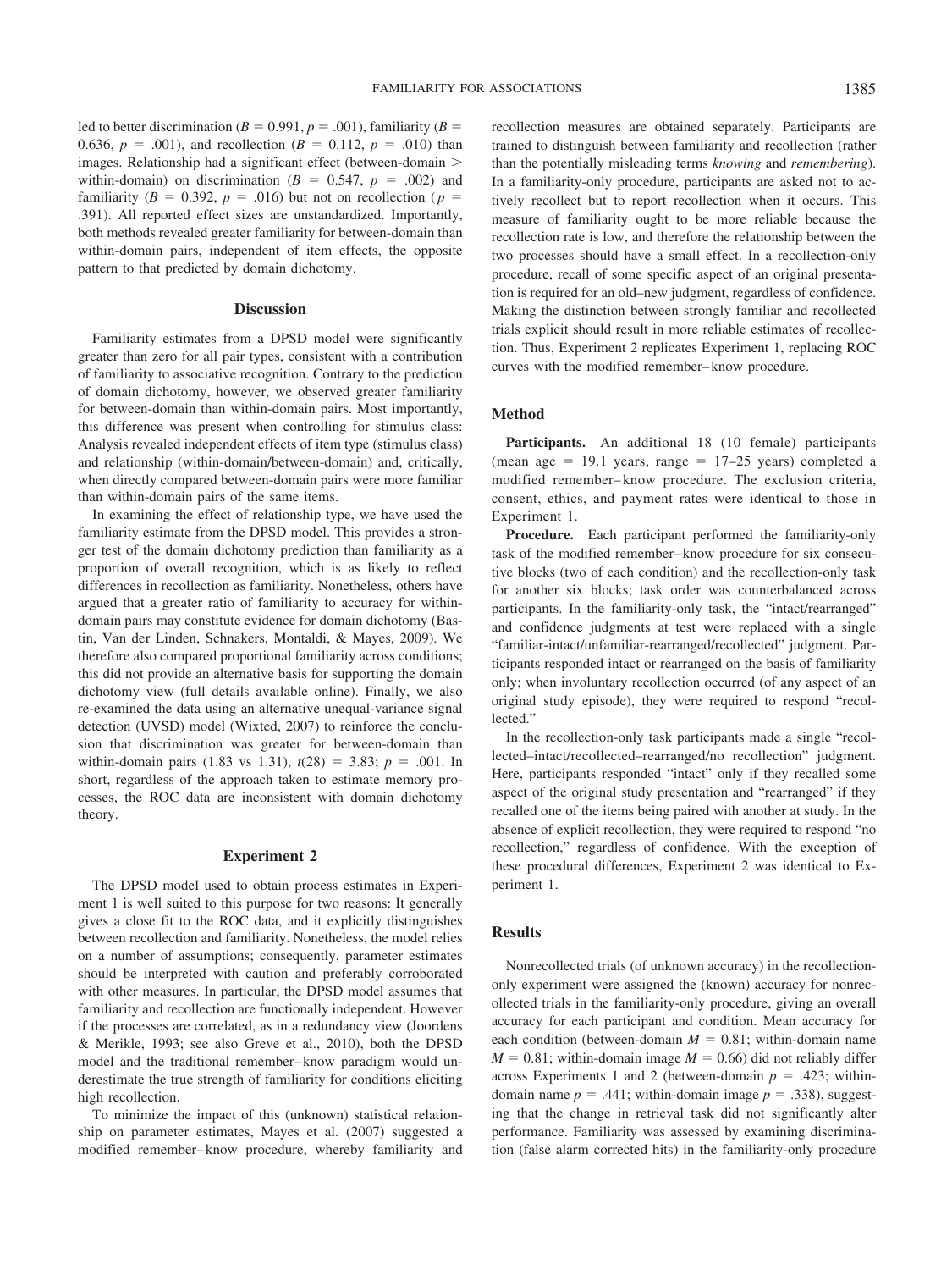after discarding recollected trials.<sup>1</sup> Paired  $t$  tests revealed lower familiarity for the within-domain image (0.24) than for the between-domain condition (0.38),  $t(17) = 2.83$ ,  $p = .011$ ), but the within-domain name condition (0.33) did not reliably differ from either the within-domain image ( $p = .385$ ) or the between-domain  $(p = .516)$  condition. Figure 4A shows familiarity-driven discrimination for each condition.

We similarly examined discrimination in the recollection-only procedure, after discarding nonrecollected trials. Paired *t* tests revealed poorer recollection for within-domain image (0.42) than for between-domain (0.70),  $t(17) = 4.52$ ,  $p = .001$ , or withindomain name  $(0.71)$ ,  $t(17) = 5.84$ ,  $p = .001$ , conditions, but between-domain and within-domain name pairs showed no difference ( $p = .875$ ). Figure 4B shows recollection-driven discrimination for each condition.

As for Experiment 1, familiarity, recollection and accuracy were regressed against item and relationship type. All trends were in the same direction as Experiment 1 and were significant for accuracy (items:  $B = 0.125$ ,  $p = .001$ , and relationship,  $B = 0.064$ ,  $p =$ .031) and recollection (items:  $B = 0.293$ ,  $p = .001$ , and, marginally, relationship,  $B = 0.136$ ,  $p = .059$ ). Whereas the familiarity regression lacked sufficient power (items:  $B = 0.088$ ,  $p = .314$ , and relationship,  $B = 0.101$ ,  $p = .183$ ), when compared directly, between-domain pairs did exhibit greater familiarity (0.38 vs 0.28),  $t(17) = 2.13$ ,  $p = .048$  (Cohen's  $d = 0.549$ ) as well as accuracy (0.81 vs 0.75),  $t(17) = 3.30$ ,  $p = .004$  (Cohen's  $d =$ 0.679) and recollection (0.70 vs 0.57),  $t(17) = 2.17$ ,  $p = .044$ (Cohen's  $d = 0.516$ ) than within-domain pairs of the same items.

## **Discussion**

The results from Experiment 2 closely match those from Experiment 1: Familiarity appears to support performance in all three conditions, but in contrast to a domain dichotomy view, the contribution was greater for between-domain than within-domain pairs. Of particular importance was the demonstration of phenomenological evidence for familiarity, given that familiarity estimates from the DPSD model rely upon an assumption that recollection is thresholded. If recollection is graded (Wixted, 2007), the curvilinearity that is interpreted as reflecting familiarity could be accounted for by weaker recollection. While possible, this explanation is inconsistent with above-chance performance in the familiarity-only procedure. In addition, participants all reported themselves well able to distinguish between familiar and recollected trials, both during the practice phase and at the end of the study. Thus, together, our results suggest that performance is being supported by a process that both looks (Experiment 1), and feels (Experiment 2), like familiarity.

# **General Discussion**

The results presented here provide evidence that familiarity can contribute to the retrieval of novel associations. Our data suggest that familiarity supported performance in an associative recognition task, regardless of pair type (names, images, mixed pairs) or how performance was assessed (ROC analysis, modified remember– know procedure). As illustrated in Figure 5, however, familiarity was consistently greater for between-domain pairs. These results therefore present a fundamental challenge to domain dichotomy theory, raising questions about how familiarity should best be characterized and what role it plays in associative recognition.

The results of any study evidently rely, to some extent, on the stimuli used, and at present there is no precise definition of a domain to guide this choice. Perhaps, therefore, our particular stimuli simply do not give rise to overlapping representations as predicted. Data from neuroimaging may be important in this regard: Future studies should demonstrate whether individual classes of stimuli are indeed represented in separate domains and whether item representations converge spatially (with functional magnetic resonance imaging) and temporally (using electroencephalography). More broadly, in functional terms, perhaps familiarity is not well characterized by the kinds of tuning mechanisms and overlapping representations that are proposed by the models that motivate domain dichotomy theory (for further discussion, see Greve et al., 2010).

Although our findings are clear, they stand in contrast to a study that claims support for domain dichotomy (Bastin et al., 2009), in which face–face pairs were shown to elicit more proportional familiarity than face–name pairs. These data are strikingly consistent with the lesion data reported by Mayes et al. (2004), and the use of forced-choice procedures may account for some differences with our study. However, we have reservations about the strength of evidence the results of Bastin et al. provide for domain dichotomy: Face–name pairs actually gave rise to better associative recognition during pilot testing (familiarity was not reported), and face–face pairs were therefore presented for longer at study to equate performance. Given this manipulation, it is possible that familiarity, like overall recognition, may have originally been matched or greater for face–name pairs; unfortunately the design of the experiment makes this impossible to determine. Even more importantly, between-domain pairs were not compared with within-domain pairs from the two domains, making it mathematically impossible to disentangle (or characterize their result in terms of) item and relationship effects.

In our findings, the relationship effect is demonstrably independent of item effects. Proponents of domain dichotomy might argue that the predicted effect is still present, masked by a larger effect in the opposite direction, a possibility that is, of course, impossible to rule out. Thus, here we focus on the key finding that betweendomain pairs were recognized more easily than within-domain pairs: Why might this be? In both experiments, between-domain pairs elicited greater estimates of familiarity. This raises the possibility that they might be more robustly unitized than withindomain pairs, given that unitization has been implicated in familiarity for associations (Rhodes & Donaldson, 2007, 2008; Quamme et al., 2007). It is, however, circular to categorize stimuli as unitized (or not) on the basis of differences in familiarity alone, emphasizing the need for independent means of assessing unitiza-

<sup>&</sup>lt;sup>1</sup> This estimate of familiarity is accurate under an assumption of stochastic independence (recollected trials are, on average, no more or less familiar than nonrecollected trials). We also assessed familiarity under the alternative statistical assumptions of redundancy (recollected trials are more familiar) and exclusion (recollected trials are less familiar). The results are qualitatively similar, and are included as supplementary material online.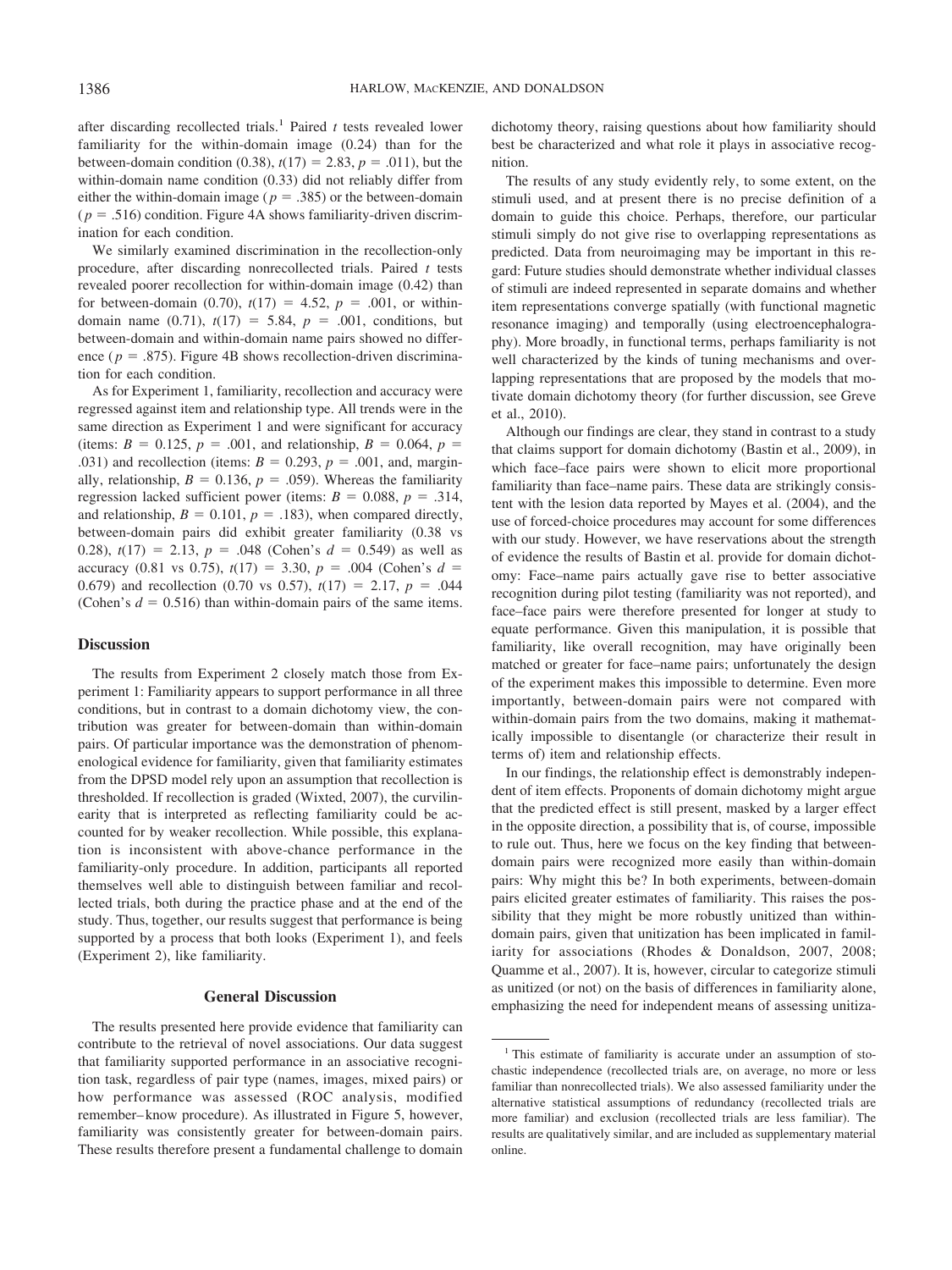

*Figure 4.* Mean (A) familiarity-driven and (B) recollection-driven discrimination for each condition in Experiment 2. The between-domain and within-domain name conditions did not differ for either process, matching the pattern observed in Experiment 1.

tion. Memory for unitized pairs might be more strongly impaired by manipulations that introduce perceptual differences between study and test (e.g., switching the positions of items, or presenting them separately), or, as suggested by Mayes et al. (2007), recognition or perception of the individual components might be reduced following unitization.

One aspect of the current findings is not predicted by unitization: In Experiment 2, between-domain pairs elicited higher levels of recollection compared with within-domain pairings of the same items. Given that unitization is primarily an account of familiarity, it is compatible with this change in recollection but does not readily explain it. Instead, better memory for individual items might assist recollection and thereby support stronger associative recognition. For example, items might be more distinctive when presented as part of a between-domain pair and, therefore, better recognized (Curran, Tanaka, & Weiskopf, 2002). Results from Criss and Shiffrin (2004) also suggested that increasing the number of similar items in a list impairs memory, predicting poorer item recognition for within-domain conditions. Intriguingly however, the same study suggested that associative recognition performance was dependent on the similarity of pairs rather than items, posing a challenge for a purely item-level explanation.

Finally, our data demonstrate that the nature of the stimuli is important for remembering: Names were generally better remembered than images. The relationship-driven difference we report here is, however, statistically independent of this item-type effect. Interestingly, a previous study with faces and words (Criss & Shiffrin, 2004: Experiment 1, Group A) finds a similar effect of



*Figure 5.* Familiarity for within-domain (WD) and between-domain (BD) pairs of the same items as predicted by the domain dichotomy view and as observed in Experiments 1 and 2. Between-domain pairs elicited greater estimates of familiarity in both experiments, clearly contradicting the predictions of domain dichotomy theory.  $FA = false$  alarms.